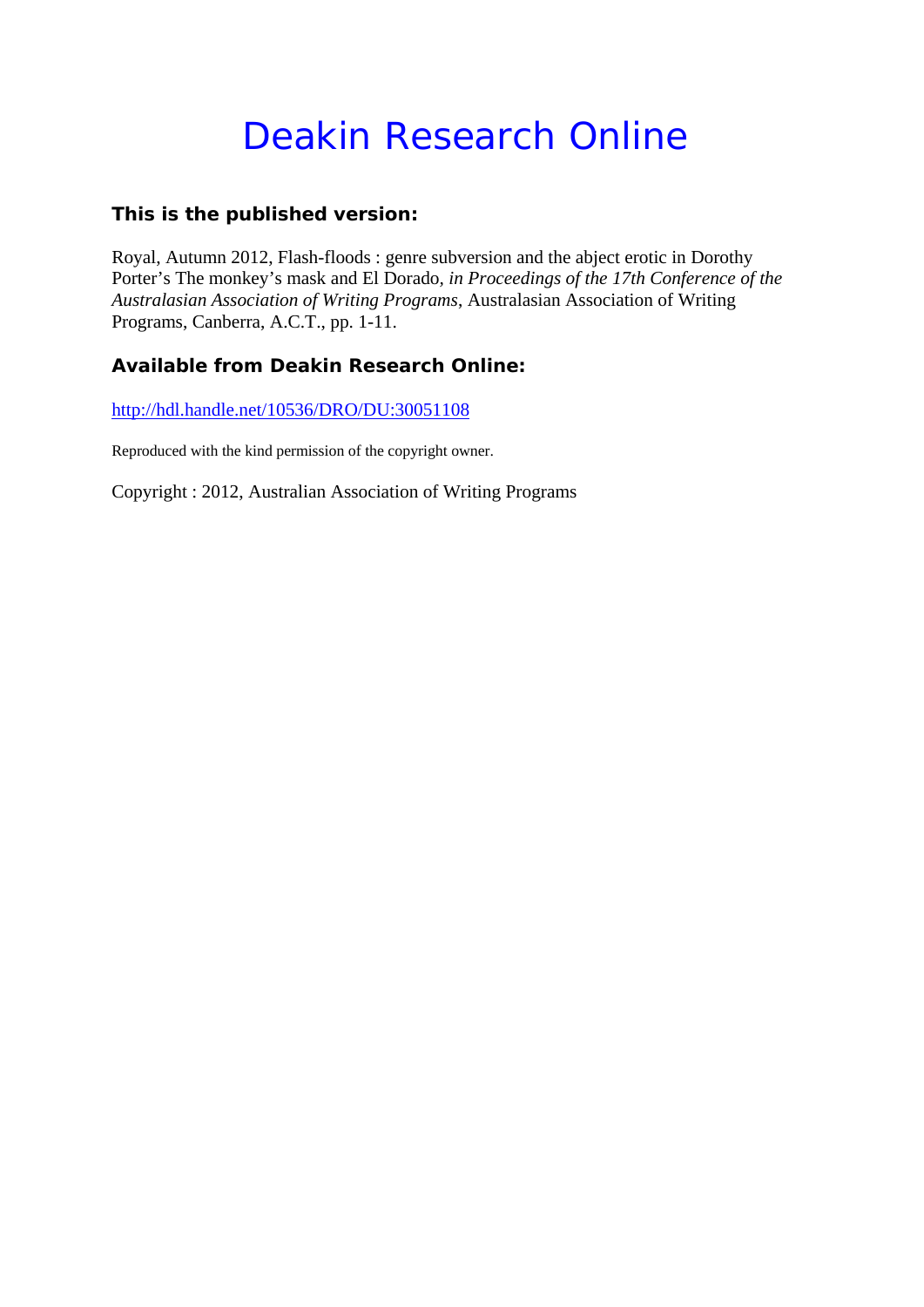# **Deakin University**

# **Autumn Royal**

# **'Flash-floods': genre subversion and the abject erotic in Dorothy Porter's** *The monkey's mask* **and** *El Dorado*

#### Abstract:

When discussing her verse novels, Dorothy Porter explicitly stated that she loved to 'write bad'. This paper will argue that it was Porter's engagement with the verse novel form and genre subversion, most notably seen with her detective and crime thriller verse novels *The monkey's mask* and *El Dorado*, that allows for a destabilisation of traditionally established genre conventions, which in turn provide a narrative foundation for Porter's use of abject erotic imagery.

In both *The monkey's mask* and *El Dorado* there are several types of 'bodies' to be examined: the body of the verse narrative, the bodies of the characters subjected to crime, the body of poetry that is referred to as evidence, and the abject eroticised body. Extending upon the studies of Rose Lucas (1997) and Fleur Diamond (1999), this paper contends that it is Porter's engagement with the abject erotic, as informed by Julia Kristeva's (1982) theory of the abject and Johanna Blakley's (1995) discussion of the abject in relation to eroticism, that allows Porter to subvert the phallocentric limitations upheld through the crime fiction genre and offer an alternative representation for lesbian sexuality and desire.

#### Biographical note:

Autumn Royal is a poet and PhD candidate in Literary Studies at Deakin University, Geelong, where she is writing on the verse novels of Dorothy Porter.

#### Keywords:

Abject Erotic – Dorothy Porter – Genre subversion – Lesbian writing – Verse novel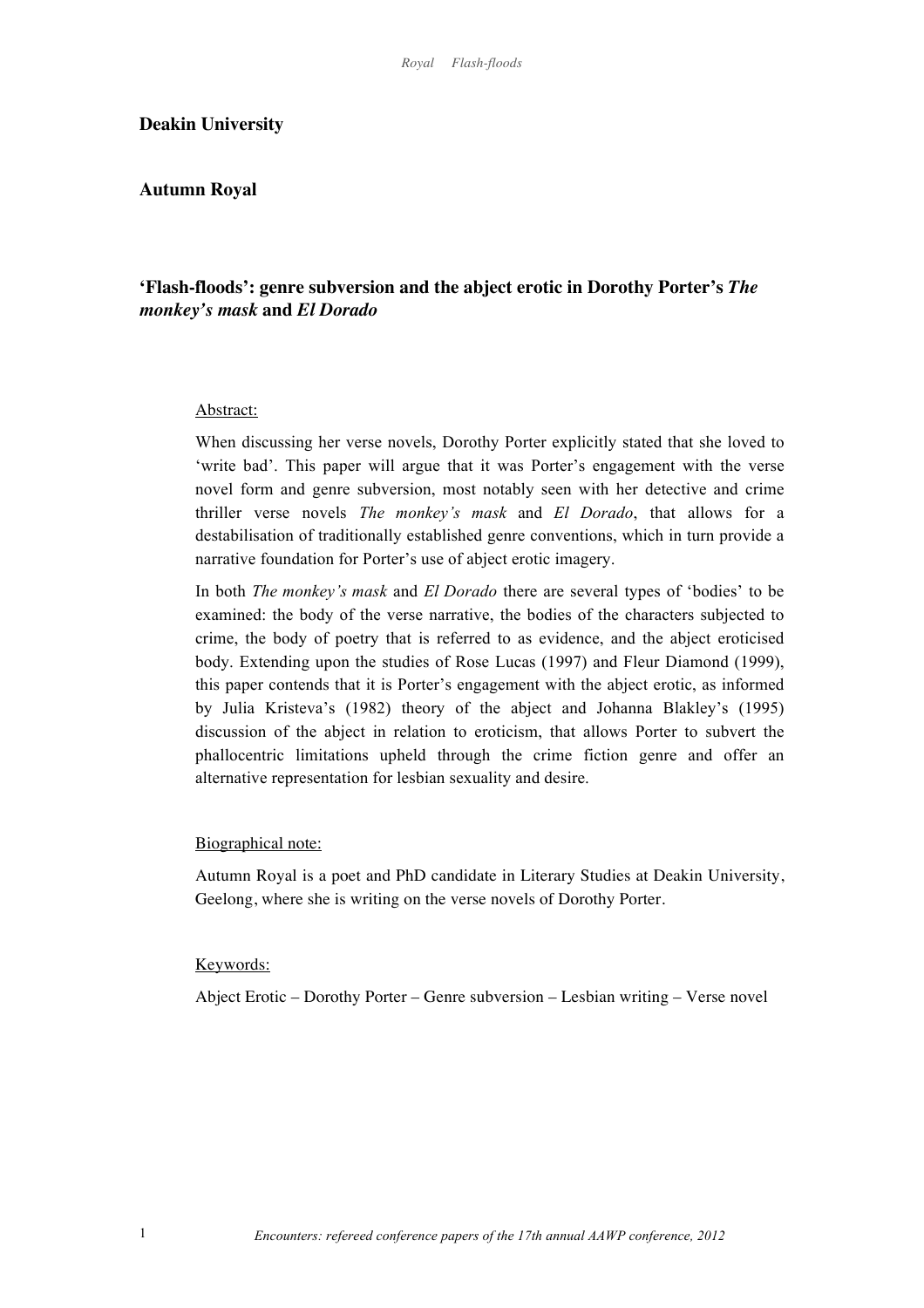# **Introduction**

When discussing her verse novels, Dorothy Porter explicitly stated that she loved to 'write bad' (Porter 2000). It was Porter's fearless exploration of this 'badness' (Porter 2000) that allowed her to revitalise the form of the verse novel. Porter recognised the power of subversion, composing her verse novels with concise lyrics full of abject erotic imagery. Porter's engagement with genre subversion has also allowed her verse novels to ignite discussion not only about the relationship between poetry and sexuality, but also about the perception and consumption of poetry, particularly in Australia. Porter's poetic exploration of sexual and bodily taboos, as well as her subversion of genre, creates a space for comment on queer sexuality within Australian literature.

Porter has spoken openly about an era in her life where, in an attempt to gain a wider readership and more financial stability from her writing, she wrote the two youngadult novels *Rookwood* (1991) and *The witch number* (1993). As Porter has explained, despite her attempts to consciously write for a young-adult audience and stay 'painstakingly clear of anything that hinted of sex or the slightest breath of bad language' (Porter 2000), *The witch number* was still criticised for being too subversive. Porter believed that this was primarily due to her references to '[m]enstruation, periods, female bleeding' (Porter 2000). Although Porter had explored the theme of bodily taboos in her previous poetry collections, it was this perceived response to *The witch number* that drove Porter to write against everything deemed 'respectable', to only write for herself. In Porter's own words:

I wanted ingredients that stank to high heaven of badness. I wanted graphic sex. I wanted explicit perversion. I wanted putrid language. I wanted stenching murder. I wanted to pour out my heart. I wanted to take the piss. I wanted lesbians who weren't nice to other women. I wanted glamorous nasty men who even lesbians want to fuck. I wanted to say that far too much Australian poetry is a dramatic cure for insomnia. But I still wanted to write the book in poetry. (Porter 2000)

The 'book' to which Porter refers is the award-winning, best-selling *The monkey's mask* published in 1994, two years after the publication of her first verse novel *Akhenaten* in 1992. Before her death in in 2008, Porter had written numerous poetry collections, libretti and three more verse novels: *What a piece of work* (1999), *Wild surmise* (2002) and *El Dorado* (2007). In all of these verse novels, Porter offers a poetic examination and celebration of sexual and bodily taboos creating a narrative for lesbian and non-heteronormative sexuality.

Porter's engagement with poetic verse and genre subversion, most notably seen in her detective and crime thriller verse novels *The monkey's mask* and *El Dorado*, allows for a destabilisation of previously established genre conventions, which in turn provide a narrative foundation for Porter's use of abject erotic imagery. In a statement that is applicable to all five of Porter's verse novels, Felicity Plunkett asserts that *The monkey's mask* 'floods the dams designed to contain genres' (2010, 26). Concentrating on Porter's subversion of sex and gender categorisation, Rose Lucas states that Porter's *The monkey's mask* 'foregrounds…issues of biology and bodies, sex and sexual difference, while itself also operating at a transition/transgression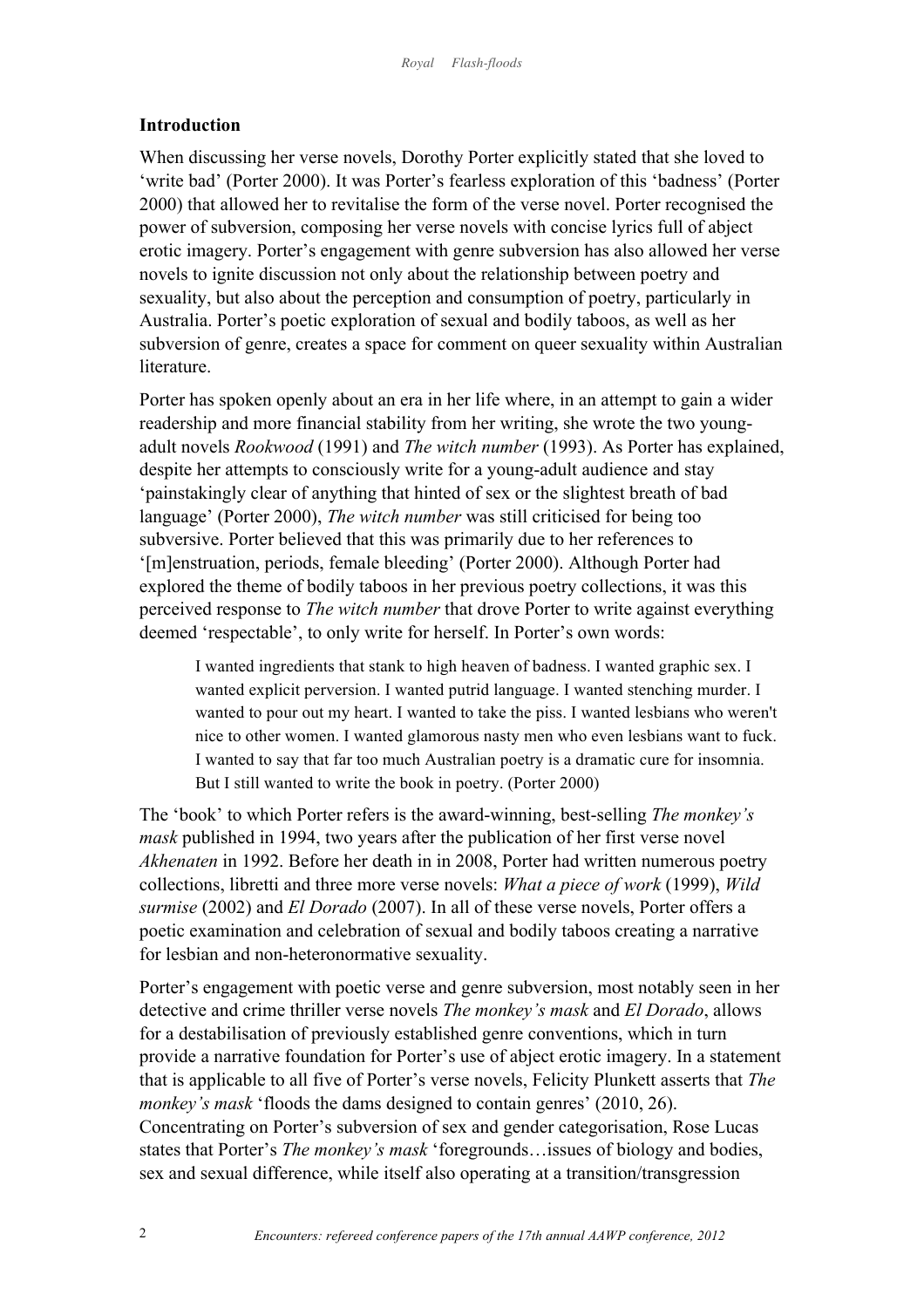points between established categories' (1997, 28). Porter's inherently feminist exploration of the 'body' throughout her verse novels cannot be discussed in isolation from the literary form, or the 'textual body', she elected to write in. Therefore this paper claims that in both *The monkey's mask* and *El Dorado* there are several types of 'bodies' to be examined: the body of the verse narrative, the bodies of the characters subjected to crime, the body of poetry that is referred to as evidence, and the abject eroticised body. This paper asserts that it is Porter's engagement with the abject erotic, as informed by Julia Kristeva's (1982) theory of the abject and Johanna Blakley's (1995) discussion of the abject in relation to eroticism, that allow Porter to offer an alternative representation for lesbian sexuality and desire.

# **Encountering the verse novel and genre subversion**

In an introduction to the study of the verse novel, Catherine Addison observes that although the verse novel is not confined to a particular theme or country, 'Australia may seem a world leader in the form' (2009, 539). In addition to Porter, many other Australian poets such as Jordie Albiston, Geoff Page*,* Les Murray, John Tranter, and Alan Wearne have all written works that may be categorised as verse novels or novellas. A large number of young-adult verse novels have also been published in recent years. Despite these publications, a lack of academic scholarship, particularly in Australia, has been devoted entirely to the verse novel, especially with regards to its formal elements of literary classification and sub-genre categories. As David McCooey suggests, poetry often 'attracts such anxiety when it moves beyond the 'high' and 'lyrical' modes' (2001, 31). Lars Ole Sauerberg offers an explanation for this apprehension by suggesting that due to the 'epistemological, aesthetic, and ethical conventions reflected by the novel as the norm, anything different from the normative implications of the novel will seem deviation' (2004, 441). However, Dino Felluga reminds us that before the popularity of the novel, 'poetry had for centuries…valued various forms of fictional narrative, from the epic and the romance to the pastoral and the ballad' (2002, 172). Although the verse novel may be contextualised within literary history as a form of narrative poetry akin to the epic and the ballad, for the purpose of discussing an engagement with genre, Porter's verse novels may be more fruitfully linked with the contemporary novel, since *The monkey's mask* and *El Dorado* manifestly employ, and consequently subvert, the detective and crime-thriller genres.

Engaging with popular genre conventions for the purposes of subversion is a literary technique commonly employed by writers who identify as feminist and/or lesbian writers. In a study of how feminist authors engage with genre fiction, Anne Cranny-Francis argues that by employing popular genre conventions, feminist writers are able to use their work as 'an attempt to subvert the patriarchal discourse by challenging its control of one semiotic system, writing, and specifically genre writing' (1990, 17). With reference to Cranny-Francis's research on genre, Lidia Curti suggests that by viewing genre as a 'terrain of contestation and resistance', lesbian writers have 'challenged pre-existing boundaries and demarcations in writing modes and voices' (1998, 35). In a critical study of American and British feminist crime novels, Sally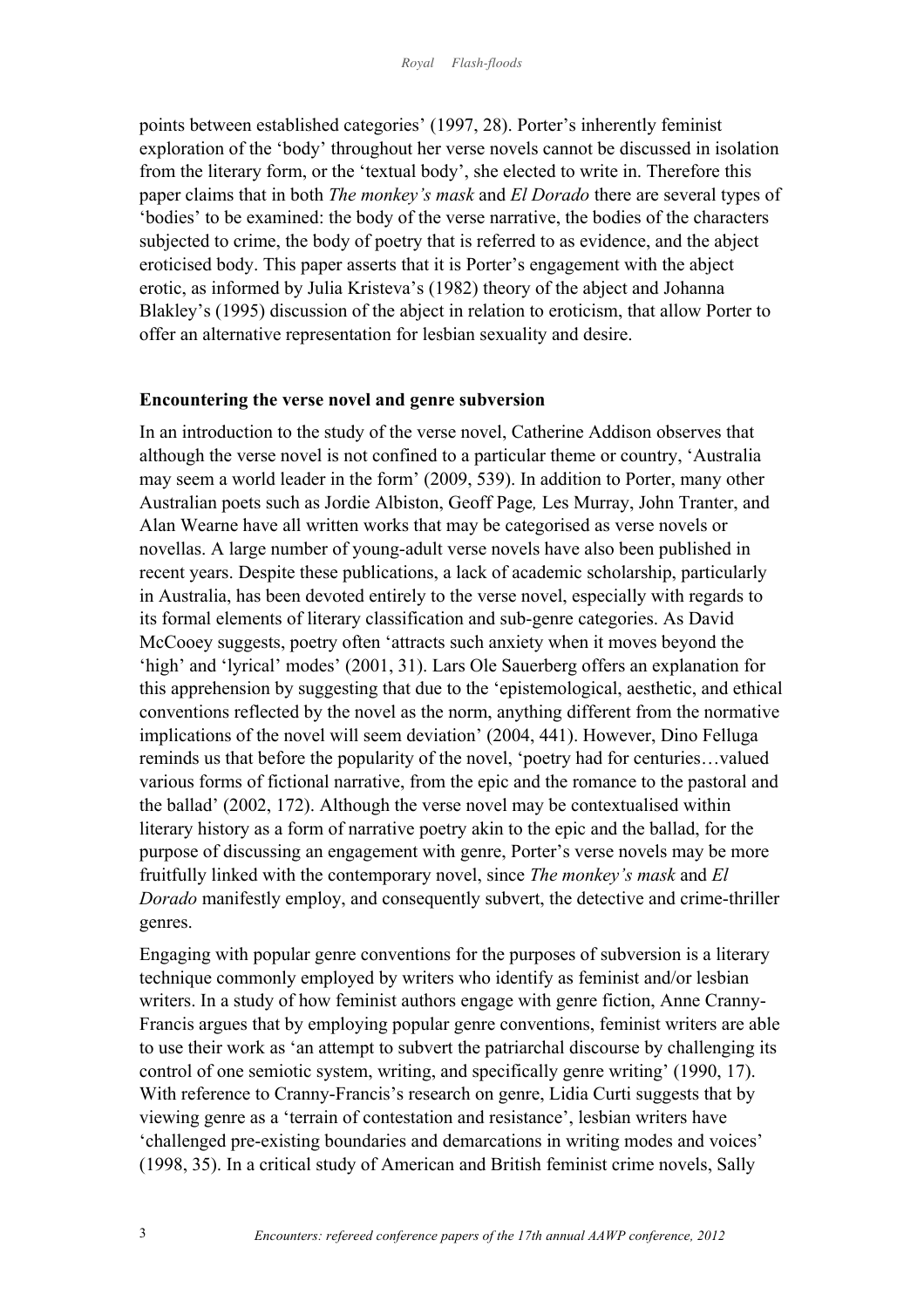Munt establishes that the 1980s was an era in which lesbian crime fiction, specifically lesbian crime fiction featuring lesbian criminal investigators, began to establish itself as a recognisable sub-genre within the crime-narrative genre (1994, 120). In her study of Porter's *The monkey's mask*, Fleur Diamond states that 'lesbian investigators have a recognisable niche within the broader area of feminist crime fiction' (1999). Among others, Diamond cites the textual examples of Val McDermid's *Blue genes* (1996), Patricia Cornwell's *Post mortem* (1990) and Sandra Scoppettone's *I'll be leaving you always* (1994) to substantiate this claim.

One of the most apparent ways in which Porter engages with a subversion of the crime-fiction genre is through her lesbian criminal investigators and the sexual desires that they express. Critics such as Munt and Paulina Palmer have suggested that one of the main reasons the crime narrative is an attractive genre for lesbian writers to subvert is because the genre conventions provide specific opportunities for an alternative expression of sexual desire. As Palmer explains, a literary subversion of the crime genre provides an 'opportunity to combine the representation of lesbian romance, which makes reference to relationships and sexual encounters between women, with the exploration of themes of a specifically feminist kind' (1991, 10). Palmer later states that lesbian writers also engage with the thriller genre 'as a vehicle for treating sex and the erotic' (1993, 107). Munt suggests that since many lesbian crime novels have 'evolved primarily out of lesbian, rather than crime fiction' the lesbian crime narrative is therefore 'preoccupied with issues of sexuality and identity' (1994, 121). Munt argues that by reappropriating the archetypal male detective, the lesbian crime narrative is therefore able to situate 'the lesbian at the centre of meaning and dissemination' (1994, 140). This literary strategy allows for an exploration, not only of the representation of female bodies, but that of female desire. This emphasis directs us to the discussion of how feminist and lesbian writers, such as Porter, may engage with genre fiction to subvert traditional abjectification of female bodies and offer alternative representations.

### **Porter's abject-ive**

For Julia Kristeva the abject can be defined as '[n]either subject nor object' (1982, 1), a material or experience that 'disturbs identity, system, order' and does not consider 'borders, positions, rules (1982, 4). The abject transgression of boundaries is a central point of discussion for feminist critics such as Blakley's, Creed and Palmer with regards to the literary representation of lesbian bodies and desire. Creed explains that because Kristeva considers the female body to be 'quintessentially the abject body because of its procreative functions' (1995, 87), the lesbian body therefore represents an abjection that is especially abhorrent. However, Palmer suggests that an awareness and acknowledgement of female abjectification allows feminist writers to 'challenge the lesbian's abject role with the aim of contributing to the process of her resignification' (2007, 50). With this view in mind, it is Porter's destabilisation of the boundaries between poetry, prose and genre that allow for an alternative view of abjection aligned with lesbian desire and eroticism.

Kristeva's discussion of the abject as '[t]he in-between, the ambiguous, the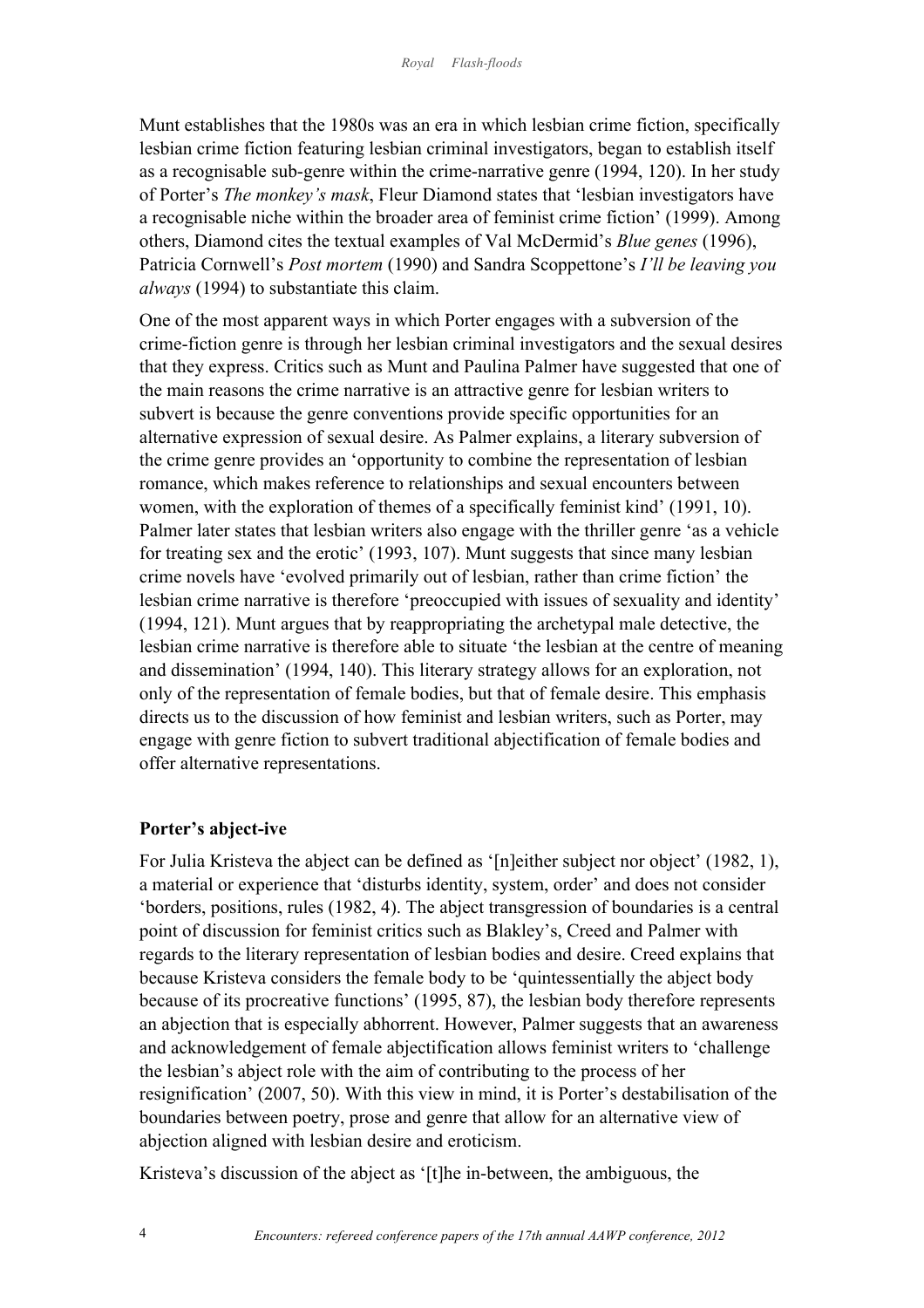composite' (1982, 4), suggests the transgressive qualities of the erotic. Kristeva identifies that there is a '*lapse of the Other*' (1982, 15) whereby there is a 'breakdown of objects of desire' and the 'abject shatters the wall of repression and its judgements' (1982, 15). This rupture may be viewed as the connection between the abject and eroticism. As Blakley explains, '[t]he subject is not only abjected, repulsed by her own boundaries, but attracted to them, in part, because they no longer seem to be her own' (1995, 232–33). Kristeva's theorising of the abject reverberates through the opening lines of *The monkey's mask* as Jill Fitzpatrick, the text's lesbian private investigator, confronts herself in a mirror: 'how much guts have you got?' (3). Jill's questioning of herself situates her abject female body both metaphorically and literally at the centre of the narrative. Jill's challenge of her reflection alludes to the symbolic order that her abject female body threatens. As Blakley's explains, '[a]bjection is an inevitable experience for anyone who has entered the symbolic order where the difference between subject and object is crucial to identity' (1995, 228). Jill is Porter's version of the hardboiled detective, a seemingly rough ex-cop who runs with the philosophy '[n]ever tell them / where their kid is / until ya get paid' (15). However, unlike the traditional detective figure, existing to uphold conservative ideology, Jill's presence in this narrative is to disrupt this phallocentric system.

By allowing Jill to express the contradictory and ambiguous traits of her character, Porter is able to avoid a 'butch' or 'femme' stereotype of Jill's lesbianism. No matter how much Jill craves the thrill of 'trouble / to spark [her] engine / and pay [her] mortgage' (3) her character is also vulnerable, as demonstrated in the poem 'I'm female':

I'm not tough droll or stoical. I droop

 after wine, sex or intense conversation.

The streets coil around me when they empty

I'm female

I get scared. (1994, 4)

It is Jill's acknowledgment of her femaleness, rather than a repression of it, which provides her with a form of sexual empowerment. As Diamond observes, 'Jill's declaration of her femaleness is a front-line destabilisation of the inherited traditions of the crime genre' (1999). This admission also highlights the ambiguity that Jill's character represents as a criminal investigator, which brings into question the legitimacy of the detective character upheld by traditional conventions. In feminist uses of genre, Cranny-Francis suggests that the disruption to hegemonic generic functions not only allow for a retelling of a plot, but also for a narrative of alternative representations, including that of desire (1990, 14). Jill's identification with her abject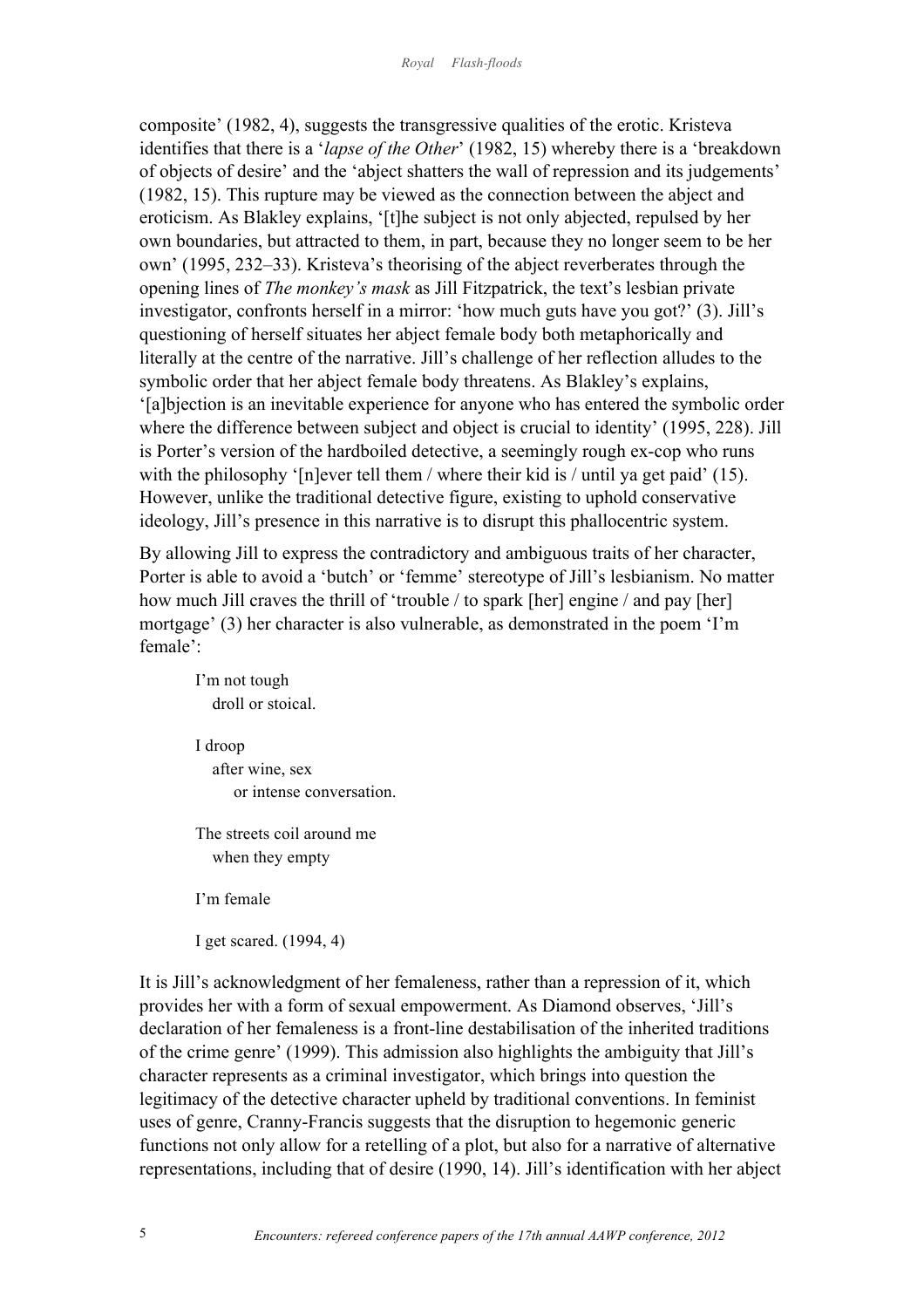femaleness and lesbian identity is amplified and further complicated once she meets Porter's literary representation of the femme fatale.

Porter aligns the activities of detecting, searching, investigating with that of body and sexual desire. Jill's craving for 'trouble, / on the rocks' (3) is alleviated with the missing-persons case of university student and aspiring poet Mickey Norris. Mickey's case sends Jill, 'all muscle / street smart / no education' (17), into the institution of the university where she meets the 'honey-blonde' (26) femme fatale, Dr Diana Maitland. Jill's relationship with Diana represents what Kristeva describes as the prohibited abject of 'intercourse between same and same' (1982, 103). Porter is able to undermine this limiting description with her explicit descriptions of the erotic nature of Jill and Diana's relationship. Immediately after their first sexual encounter the ecstatic Jill draws attention to the Kristevan abject of 'flow, drain, discharge' (Kristeva 1982, 103) when she asks 'what jellies my legs? / what flash-floods my cunt?' (42). As Lucas suggests, 'Jill's desire for Diana disrupts delineations between personal and private bodies' which pushes Jill 'off balance, her own body exposed, her professional commitments dangling' (1997, 29). Jill's sexual interaction with Diana is central to the narrative as it provides an abject eroticism that allows the text to destabilise the detective genre convention of solving the crime and ensuring legal justice.

As in *The monkey's mask*, Porter employs abject erotic imagery in *El Dorado* to develop tension with, and eventually undermine, the conservative ideologies of the crime thriller. *El Dorado* opens with Detective Inspector Bill Buchanan, who is struggling to find 'El Dorado', a child serial killer who leaves a 'gold thumb print' (4) on the forehead of each victim. The crime is made even more disturbing as each child is found 'smothered, unmolested, / ritually, even gently, buried / in a shallow grave' (5). This is a case of extremes and Bill realises that he will be unable to solve this mystery without the 'hypnotic imagination' (29) of his childhood friend Cath, who works in Hollywood as an 'imaginary worlds specialist director' (35). Cath's occupation alludes not only to the constructed nature of film, but also of childhood, text and sexuality. Throughout the narrative, Bill's expression of his unrequited love for Cath corresponds with Cath's lesbian relationship with the character Lily. Although Bill sees his love for Cath as 'his sanctuary' and his 'sweetest blessing' (54) he describes his desire for Cath as 'a clean wound' (34) and ultimately ineffective, just like the phallocentric system that his heterosexuality represents. In the poem 'Mixed bathing', Bill questions the notion of childhood innocence, recalling his communal bathing with Cath as 'memorable / but utterly unerotic' (53). The closest thing Bill has to a sexual fantasy is when he 'thinks briefly / about sex / but as usual' his penis 'is much sleepier than he is' (19). By not consummating Bill's heterosexual desire for Cath, not even in an imaginary form, Porter is able to disrupt the heterosexual power traditionally upheld in thriller and crime genres and place emphasis on the abject erotic relationship between *El Dorado's* lesbian characters.

Through the abject association of animals and sex Porter is able to represent the sexual relationship shared between the characters of Cath and Lily. Porter signifies Cath's sexual relationship with Lily through the mythical animal of the snake, which may also be viewed as a reappropriation of the phallic symbol. Lily, already presented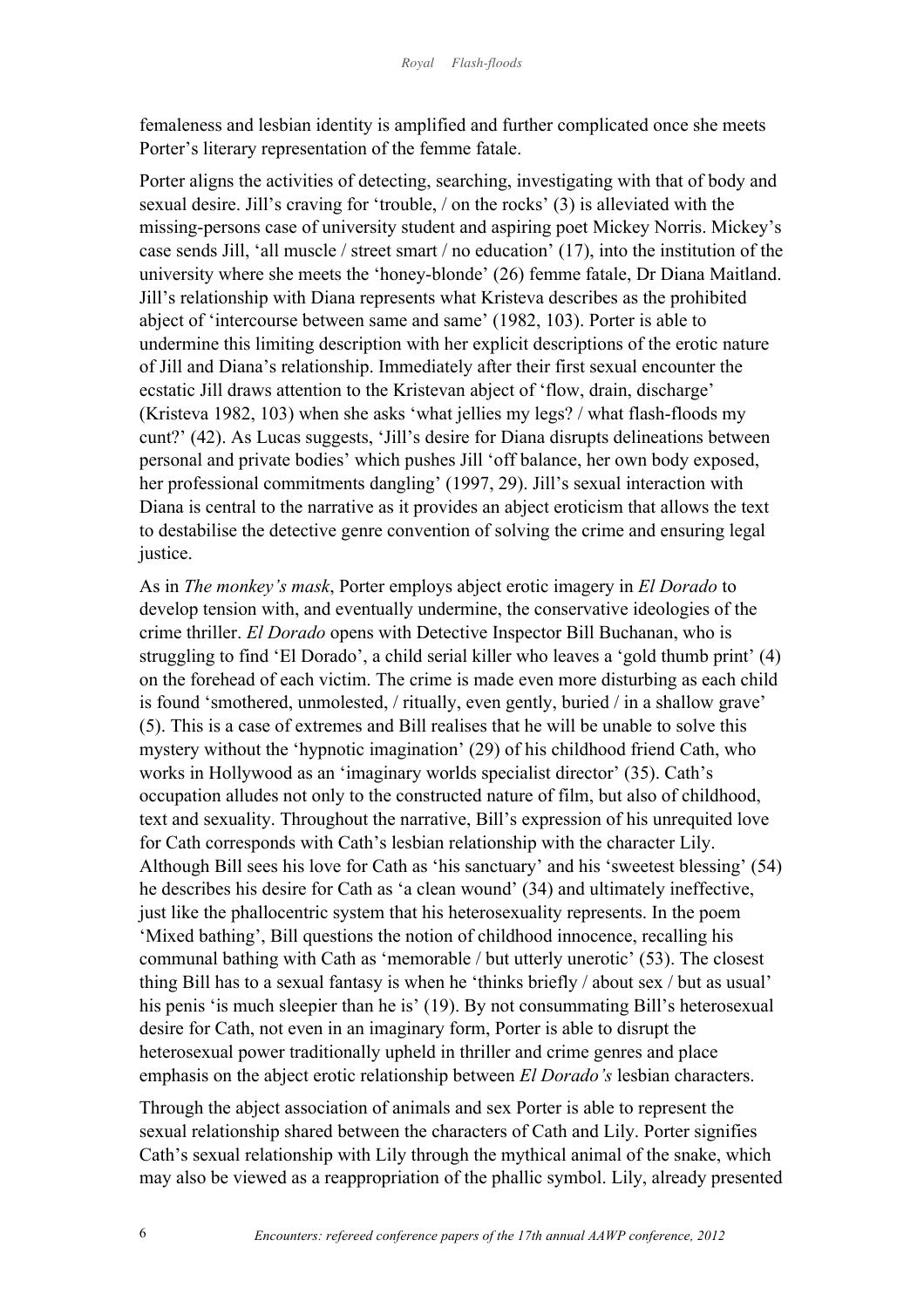as abject by Cath's initial desire for her, is also a 'herpetologist' (75). Lily's occupation alludes to the traditional abject stereotype that Creed identifies as the 'animalistic lesbian body' (1995, 88) and, just like the relationship between Jill and Diana, Porter consistently places emphasis on this abject element. Cath and Lily sleep 'entwined like tree snakes' (133), Lily touches Cath's hand 'as if handling a spooked snake' (157) and Lily's desire for Cath is carnal and animalistic as she 'engulfs [Cath] on the street / like a hungry anaconda' (197). Porter's use of snake symbolism to present and explore this lesbian relationship breaks the borders between human and animal, carnal and cultural. What was traditionally considered monstrous and disgusting in the tradition of the abject is now erotically charged, offering extreme pleasure and arousal. Porter positions the abject in an affirmative position for the lesbian relationship Cath and Lily share.

Just as Jill craves the 'wild wild risk' (30) of crime in *The monkey's mask*, Cath is also attracted to the extreme nature of crime. Both women align thoughts of the murders they are investigating with their sexual encounters. As Cath contemplates her desire for Lily, her thoughts gravitate to the El Dorado serial killer. Cath admits her morbid fascination: 'I can't control / my disgust. / Or my own appalled / fascination' (216). As Cath's relationship with Lily becomes more intimate and complicated, so does Cath's involvement with the serial killer El Dorado and she is eventually drugged and detained by him, yet admits that she had 'a terrifying / good time' (252). In *The monkey's mask*, Jill fantasises about Mickey and asks '[i]s it easier / lusting after Mickey's legs / than looking at her face?' (79). It is also through Jill's erotic encounters with Diana that allow Jill, rather than the police, to understand how Mickey was murdered:

…the cops will never know reckless, careless sex killed Mickey I know because reckless, careless sex nearly killed me. (245)

It is through their identification with the abject that both Jill and Cath are able to gain an awareness of their sexuality and the complex crimes they are investigating.

Despite privileging lesbianism over heterosexuality, Porter positions these lesbian relationships in an ambiguous manner. In *El Dorado*, Cath describes her desire for Lily as a 'fatal mistake' (302), but Cath's admission is immediately contradicted with her declaration that 'every drought is broke / with a fatal mistake' (302). Immediately after Bill gives Cath his 'blessing' (305) on her commitment to Lily, someone that makes her 'disgustingly happy' (119), Cath's 'mood crashes / and cracks / like a doom-clapped / mirror' (305). It may be argued that Cath's character resists a conventional relationship with Lily, as this would represent a phallocentric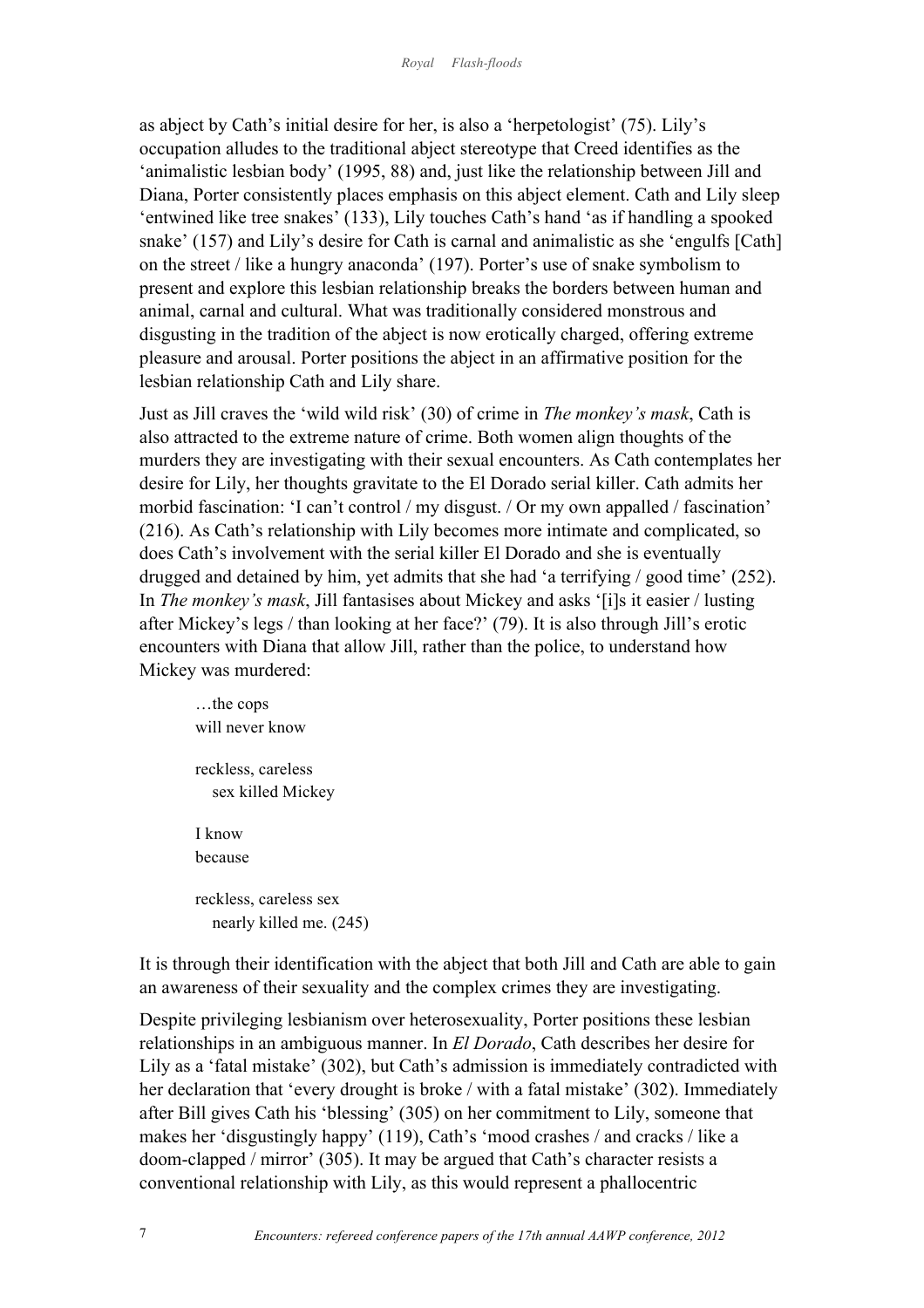conservatism that she does not subscribe to. In a more extreme example, despite learning of the 'poison' (218) that Diana's body represents, Jill still craves Diana's 'love, love, / oh poisonous love' (218). In reference to Porter's representation of Diana's body as venomous, Lucas suggests that:

The motif of the body as poison, as toxic fluidity, highlights the text's exploration of the intoxicating slippage between inside and outside, between the body which feeds and the body which is fed upon. (1997, 31)

No matter the outcome of the murder investigation, Jill remains adamant that she is indebted to Diana for teaching her the pleasures of '[w]hat girls know / what girls do' (252). Both relationships presented in *The monkey's mask* and in *El Dorado* run parallel with the crimes being investigated and, like the crimes, the relationships explored are not provided with any resolutions. The abject desires experienced by Cath and Jill will not be arrested or solved, as this would follow the tradition of the conservative logic upheld by detective and crime fiction.

# **Reading the poetic body**

Porter's detective protagonists are both unsuspecting readers of poetry, yet it is their examination of poetry that provides an alternative resolution, both to their criminal investigations and their ability to express their sexual desires. In *El Dorado*, Porter provides Bill with the opportunity to forensically examine the body of a victim with 'his gloved / hand' (3). However, it is not the scientific evidence that offers clues to the criminal, but rather poetry sent by El Dorado to the *Age* newspaper. In what may be read in a darkly humorous moment, Bill contemplates the criminal's choice of the 'distinctive word / *pristine*' (163) which alludes to the antithesis of abjection. In *El Dorado* the threat to the social order is not associated with an abjection, but rather with a criminal who is a 'germ-free / moral crusader' (163). In *The monkey's mask*, Jill's lack of scientific evidence encourages her to turn to the 'smell / of sex and violence. / And pages of Mickey's words' (178). It is Jill's discovery of Mickey's 'fucking poems' (195), and a close reading of them, that provide Jill with a medium to express her own erotic experiences of abjection as revealed in the poem 'Sex and Poetry':

I never knew poetry was about opening your legs one minute opening your grave the next I never knew poetry could be as sticky as sex. (139)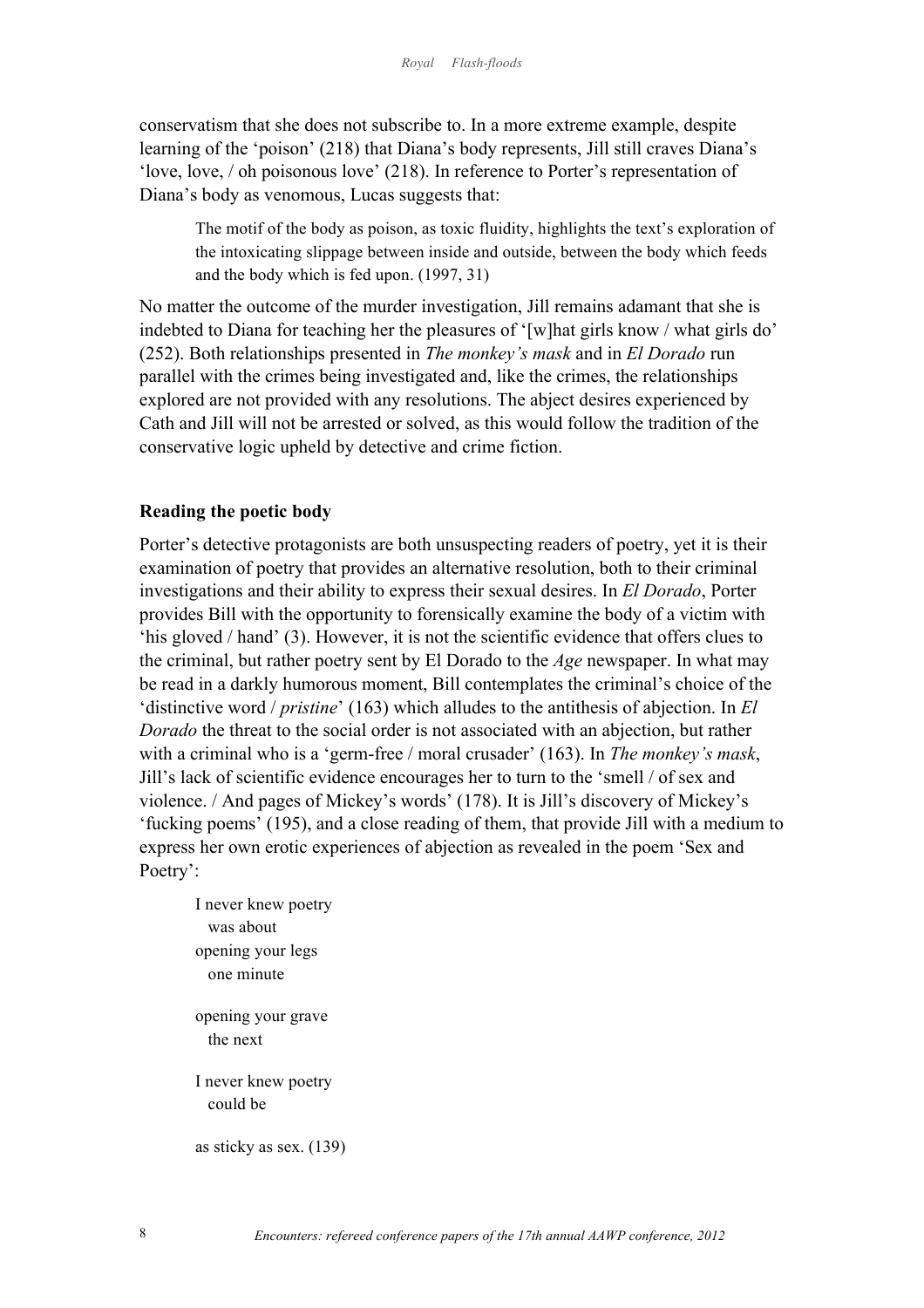As Diamond observes, it is Porter's continuous linkage of poetry with the abject body that allow Porter to comment that '[p]oetic language is viscous, "sticky", flowing beyond the borders of genre, gender, and legalistic detection' (1999).

Porter's parody of '[v]ictim poetry' (107) in *The monkey's mask* also provides Mickey's character with the capacity to haunt the text with the abject positions of victim, corpse and ghost. As Diamond suggests, Mickey's character was murdered because of the 'threat she represents to key male characters in her capacity to speak her experience of violent heterosexual sex' (1999). However, by occupying the ultimate form of abjection Mickey is also able to haunt the symbolic order that she was expelled from. This is demonstrated in the eponymous and concluding poem of *The monkey's mask* as Jill expresses her observations on Mickey's metaphoric presence:

Mickey's ghost walks in this tropical rain she swings in the fig trees her voice glistens green and wet she's growing dark she's wearing a monkey's mask. (256)

Porter allows the murdered character of Mickey to occupy an abject yet powerful position throughout the verse novel. This is achieved though the body of Mickey's poetry and Jill's reading of this poetic body. But Mickey is also 'masked' and as such, Porter is able to show that Mickey's abject body is a construction, a literary technique that can be subverted to empower female bodies and offer a resignification of lesbian sexuality and desire.

# **Conclusion**

Unlike a traditional crime narrative, the crimes being investigated in *The monkey's mask* and *El Dorado* remain unresolved and the investigators are left with personal and professional uncertainties. However, Porter's investigators have now been provided with a greater understanding of the fluidity of their bodies and their sexuality. *El Dorado* concludes with Bill commenting on the abject and corporeal conditions that he and Cath both share: '[o]ne day / I'll weep over Cath's body / or, more bloody likely, / she'll weep over mine' (369). While in *The monkey's mask*, Jill abandons her murder investigation and is still enthralled by her femme fatale: 'oh Diana, Diana, / my heart palpitates / like a pop song' (255). The open-ended conclusions of both verse novels are significant in upholding Porter's quest to subvert the phallocentric conventions of the traditional crime genre, where the male criminal investigator restores social order, and '[w]omen, if appearing at all, do not act, they react' (Munt 1994, 3). It was Porter's determination to 'write bad' (Porter 2000) that has allowed *The monkey's mask* and *El Dorado* to demonstrate the potentialities of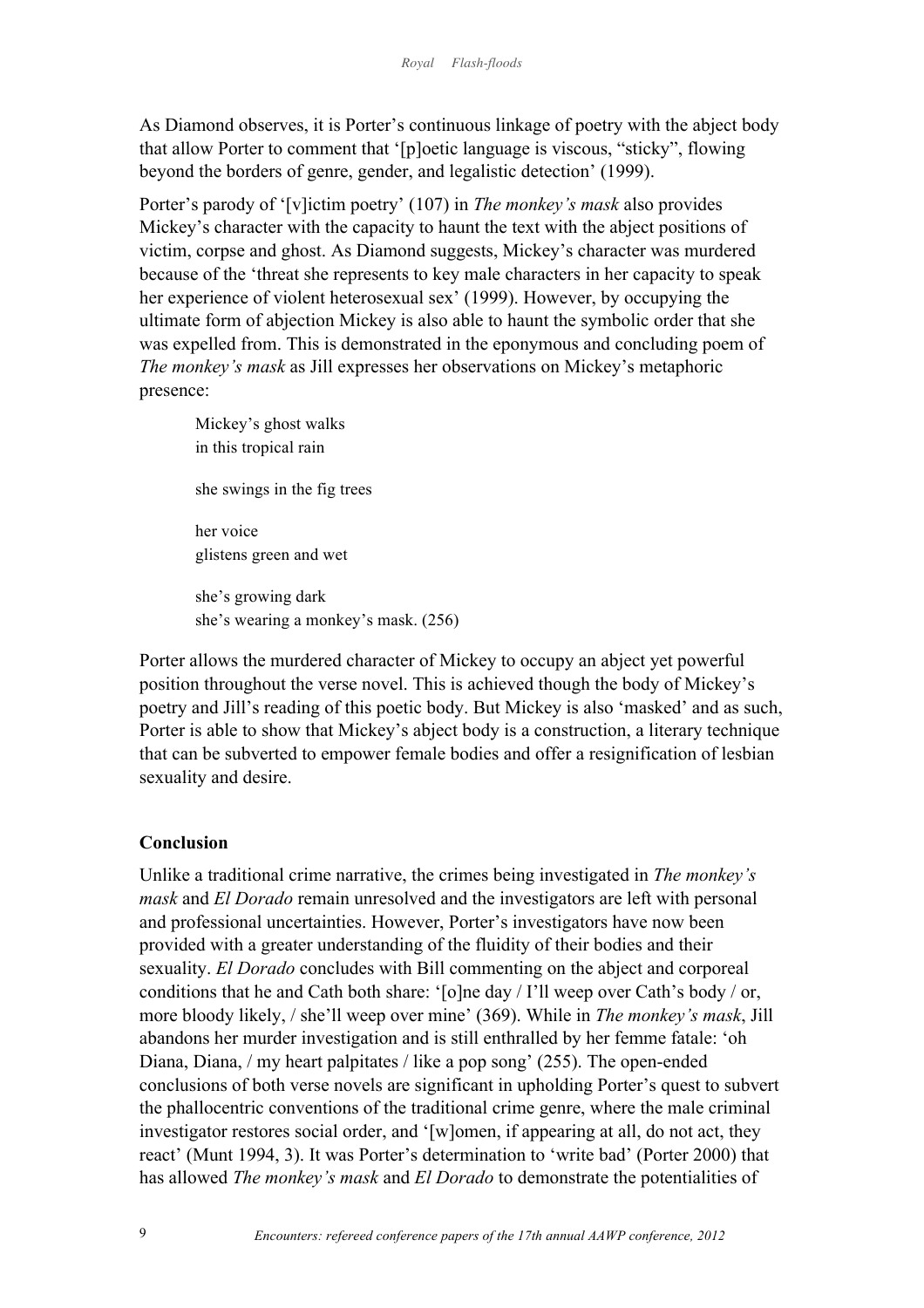the verse novel form and of genre reappropriation. By offering a reading of the textual and metaphorical bodies presented throughout *The monkey's mask* and *El Dorado* this paper has claimed that it is Porter's poetic exploration of the abject erotic that allows for an alternative representation, and textual celebration of lesbian sexuality and desire.

## **Works cited**

Addison, C 2009 'The verse novel as genre: contradictions of hybrid?', *Style* 43: 4, 539-62

Blakley, J 1995 'Abrotica: the lesbian erotic and the erotic abject in Anaïs Nin's *House of incest*', in K Jay (ed) *Lesbian erotics*, New York & London: New York University Press, 227-40

Cranny-Francis, A 1990 *Feminist fictions: feminist uses of generic fiction,* Cambridge: Polity Press

Creed, B 1995 'Lesbian bodies: tribades, tomboys and tarts', in E Grosz & E Probyn (eds) *Sexy bodies: the strange carnalities of feminism*, London: Routledge, 86-103

Cornwell, P 1990 *Post mortem*, London: Warner

Curti, L 1998 *Female stories, female bodies: narrative, identity and representation*, New York: New York University Press

Diamond, F 1999 '"Over the edge": boundary erotics and threshold states in Dorothy Porter's *The monkey's mask'*, in *Postmodern perspectives: culture, literature, society*, held at Erlangen University Germany, 19-21 November, at http://www.gradnet.de/papers/pomo99.papers/Diamond99.htm (accessed 25 March 2012)

Felluga, D 2002 'Verse novel', in R Cronin, A Chapman & AH Harrison (eds) *A companion to Victorian poetry*, Oxford: Blackwell, 171-86

Kristeva, J 1982 *Powers of horror: an essay on abjection,* LS Roudiez (trans), New York: Columbia University Press

Lucas, R 1997 'Body-tracking: sex and crime in Dorothy Porter's *The monkey's mask*', *Australian Feminist Law Journal* 8: March, 27-37

McCooey, D 2001'Infidelity: *The monkey's mask* in poetry and film', *Australian Book Review* 230: May, 30-34

McDermid, V 1996 *Blue genes*, London: Harper Collins

Munt, S 1994 *Murder by the book? Feminism and the crime novel*, London: Routledge

Palmer, P 1991 'The lesbian feminist thriller and detective novel', in E Hobby and C White (eds) *What lesbians do in books*, London: The Women's Press, 9-27

——1993 *Contemporary lesbian writing: dreams, desire, difference*, Buckingham: Open University Press

—— 2007 'Queer transformations: renegotiating the abject in contemporary Anglo-American lesbian fiction', in K Kutzbach and M Mueller (eds) *The abject of desire: the aestheticization of the unaesthetic in contemporary literature and culture*, New York: Rodopi, 49-67

Plunkett, F 2010 'Daemonic currents in Dorothy Porter's poetry', *Australian Literary Studies* 25: 1, 19- 30

Porter, D 1991 *Rookwood*, Queensland: University of Queensland Press

——1992 *Akhenaten*, Queensland: University of Queensland Press

——1993 *The witch number*, Queensland: University of Queensland Press

——1994 *The monkey's mask*, South Melbourne: Hyland House

——1999 *What a piece of work*, Sydney: Picador